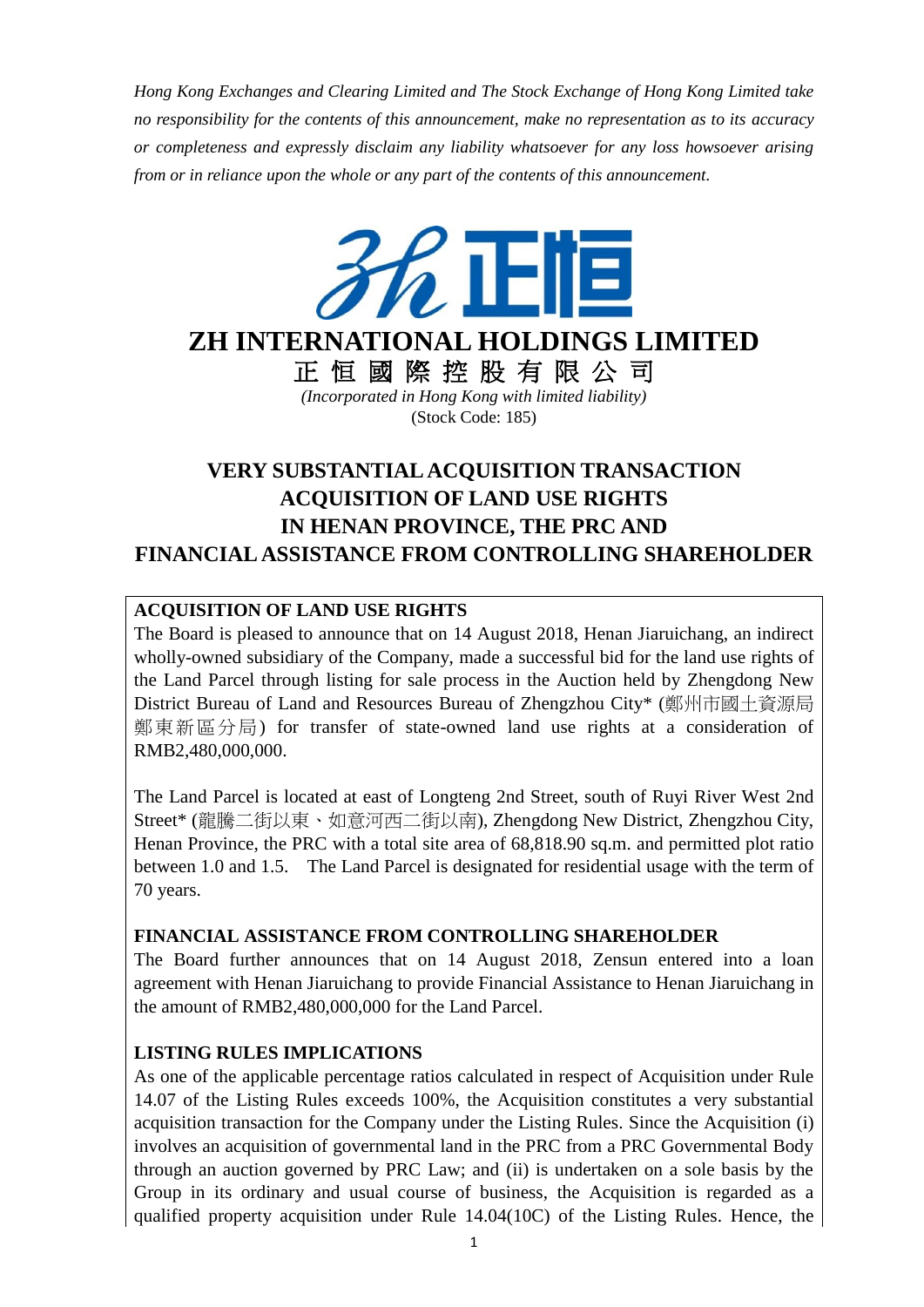Acquisition is only subject to reporting and announcement requirements and is exempt from shareholders' approval requirements pursuant to Rule 14.33A of the Listing Rules.

A circular containing, among other things, further details of the Acquisition and such other information as required under the Listing Rules, is expected to be despatched to the Shareholders on or before 4 September 2018.

## **ACQUISITION OF LAND USE RIGHTS**

The board ("**Board**") of directors ("**Directors**") of ZH International Holdings Limited ( "**Company**") is pleased to announce that on 14 August 2018, Henan Jiaruichang Real Estate Company Limited\* (河南嘉瑞昌置業股份有限公司) ("**Henan Jiaruichang**"), an indirect wholly-owned subsidiary of the Company, made a successful bid for the land use rights of a land parcel with code no. 鄭政東出 [2018] 18# (the "**Land Parcel**") located in Zhengdong New District, Zhengzhou City, Henan Province, the People's Republic of China (the "**PRC**") through listing for sale process (the "**Acquisition**") in the public auction ("**Auction**") held by Zhengdong New District Bureau of Land and Resources Bureau of Zhengzhou City\* (鄭州市國土資源局鄭東新區分局) for transfer of state-owned land use rights at a consideration of RMB2,480,000,000 for the Land Parcel. The consideration of the Acquisition was determined based on the Auction documents issued by Zhengdong New District Bureau of Land and Resources Bureau of Zhengzhou City.

The Land Parcel is located at east of Longteng 2nd Street, south of Ruyi River West 2nd Street\* (龍騰二街以東、如意河西二街以南), Zhengdong New District, Zhengzhou City, Henan Province, the PRC with a total site area of 68,818.90 sq.m. and permitted plot ratio between 1.0 and 1.5. The Land Parcel is designated for residential usage with the term of 70 years.

A sum of RMB1,920,000,000 for the Land Parcel has been paid as the security deposit for the Auction. Pursuant to the procedures under the listing for sale process in the Auction, within two working days following the successful bid, Henan Jiaruichang shall submit qualification documents to Zhengdong New District Bureau of Land and Resources Bureau of Zhengzhou City for verification. Upon completion of the verification process, Zhengdong New District Bureau of Land and Resources Bureau of Zhengzhou City will issue a confirmation notice ("**Confirmation Notice**") in respect of the Land Parcel to Henan Jiaruichang. The land use rights grant contract in relation to the Acquisition will be entered into between Henan Jiaruichang and Zhengdong New District Bureau of Land and Resources Bureau of Zhengzhou City on or before the date determined by Zhengdong New District Bureau of Land and Resources Bureau of Zhengzhou City as stipulated in the Confirmation Notice.

## **INFORMATION ON PARTIES TO THE ACQUISITION**

Henan Jiaruichang is a company established in the PRC, an indirect wholly-owned subsidiary of the Company and its principal activity is property development.

Zhengdong New District Bureau of Land and Resources Bureau of Zhengzhou City, being the seller of the Land Parcel, is a PRC Governmental body and is responsible for, among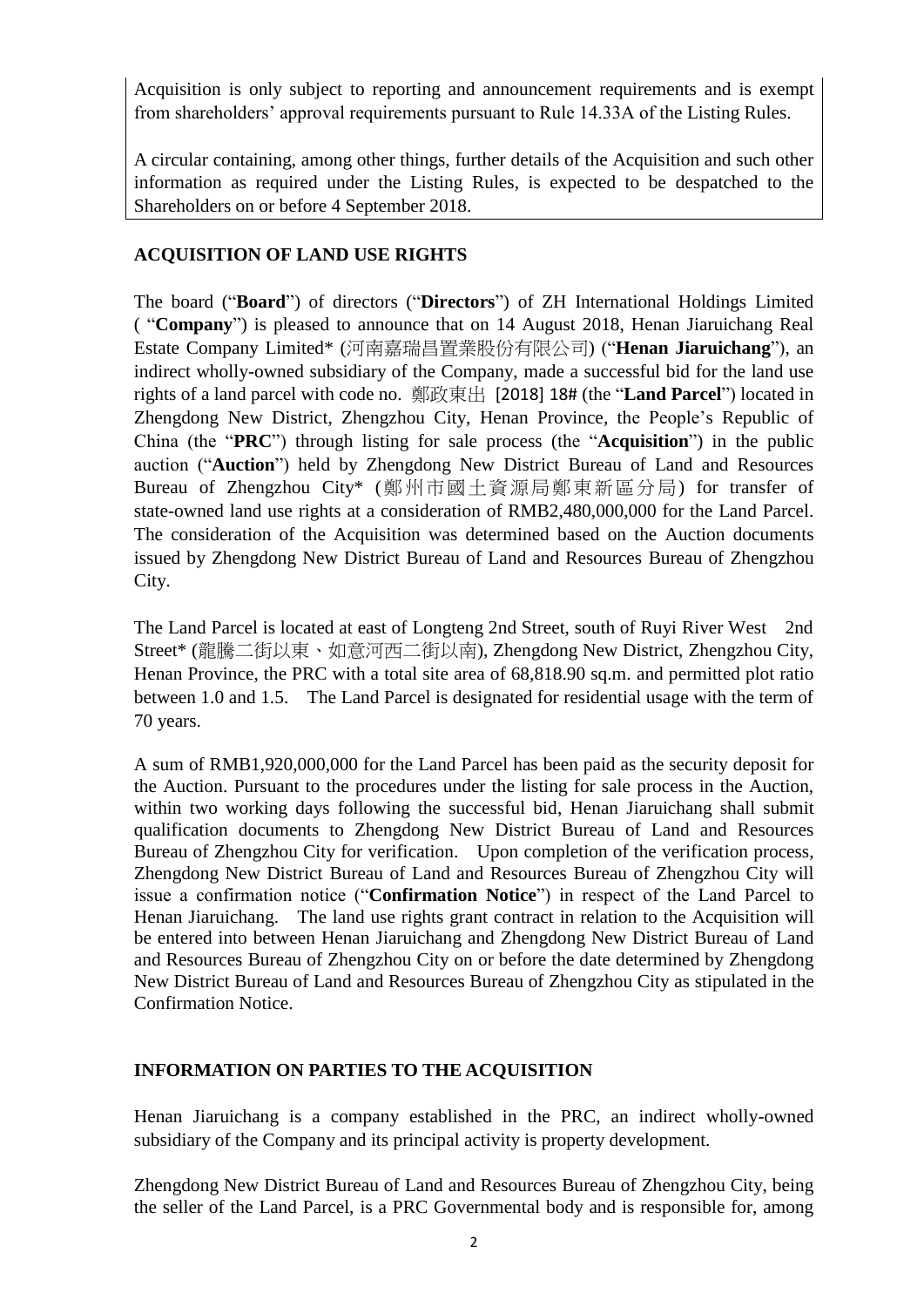other things, administering the examination and approval of land planning, assignment and transfer of the land use rights of the state-owned land in Zhengdong New District, Zhengzhou City, Henan Province, the PRC, and the issue of various types of land certificates.

To the best of the Directors' knowledge, information and belief having made all reasonable enquiries, Zhengdong New District Bureau of Land and Resources Bureau of Zhengzhou City and its beneficial owner are third parties independent of the Group and its connected persons.

#### **REASONS FOR AND BENEFITS OF THE ACQUISITION**

The Company and its subsidiaries (collectively, the "**Group**") are principally engaged in property development, property investment and management, hotel operations and securities trading and investment. The Board believes that the Acquisition complements the Group's strategy in expanding its development in Henan Province and other first and second tier cities in the PRC.

The Directors further consider that the Acquisition is a transaction of revenue nature is carried out in the ordinary and usual course of business and is on normal commercial terms, which is fair and reasonable and in the interests of the Company and its shareholders ("**Shareholders**") as a whole.

The Company will continue to seek viable business opportunities in accordance with its overall strategy. The Company will make use of the Group's financial, human and technological resources to enhance its portfolio, asset base and brand image.

#### **FINANCIAL ASSISTANCE FROM CONTROLLING SHAREHOLDER**

On 14 August 2018, Zensun Real Estate Co., Ltd\* (河南正商置業有限公司) ("**Zensun**"), a company ultimately controlled by Ms. Huang Yanping who is a Director and the controlling shareholder of the Company, entered into a loan agreement ("**Loan Agreement**") with Henan Jiaruichang pursuant to which Zensun has agreed to provide, upon Henan Jiaruichang's request, unsecured loan(s) of RMB2,480,000,000 for the Land Parcel ("**Financial Assistance**"), with discretionary right on Zensun to demand immediate repayment. Such loan(s) will be available for drawdown by Henan Jiaruichang in accordance with actual needs at an interest rate of no more than 4% per annum on the loan(s) actually drawndown. The proceeds from the Financial Assistance will be used to finance the Acquisition and the development of the Land Parcel.

As Ms. Huang Yanping is a Director and the controlling shareholder of the Company, the Financial Assistance will constitute a connected transaction in the form of financial assistance from Zensun in favour of Henan Jiaruichang. However, as the Financial Assistance is not secured by any assets of the Group, and as the Directors consider that the Financial Assistance is on normal commercial terms or better, the Financial Assistance is fully-exempted from shareholders' approval, annual review and all disclosure requirements pursuant to Rule 14A.90 of the Rules Governing Listing of the Securities on the Stock Exchange of Hong Kong Limited (the "**Listing Rules**").

#### **LISTING RULES IMPLICATIONS**